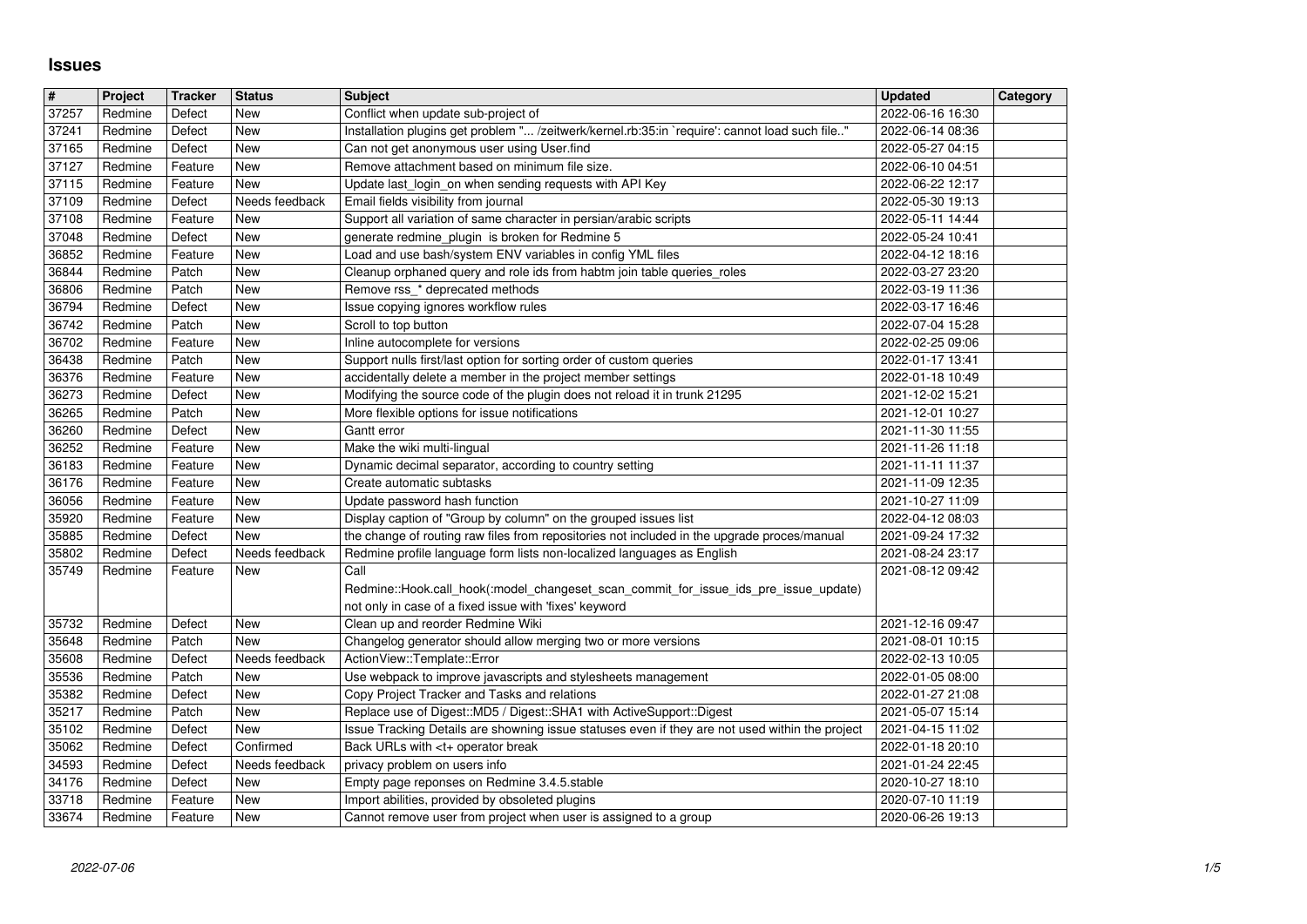| $\overline{\mathbf{H}}$<br>33486 | Project<br>Redmine | <b>Tracker</b><br>Feature | <b>Status</b><br>New         | <b>Subject</b><br>When copying the task, I want to reflect the version change of the main task in the version of the 2020-06-02 15:09        | <b>Updated</b>                       | Category |
|----------------------------------|--------------------|---------------------------|------------------------------|----------------------------------------------------------------------------------------------------------------------------------------------|--------------------------------------|----------|
| 33287                            | Redmine            | Defect                    | Needs feedback               | subtask<br>Issue File Column Attachment Link Error                                                                                           | 2020-08-16 22:41                     |          |
| 33286                            | Redmine            | Feature                   | <b>New</b>                   | Multiple issue ids in "Subject" filter                                                                                                       | 2020-04-10 09:56                     |          |
| 33211                            | Redmine            | Patch                     | <b>New</b>                   | Include block columns (ex: Description, Last notes) in CSV export when option "All columns" is<br>selected                                   | 2021-03-28 19:53                     |          |
| 32852<br>32844                   | Redmine<br>Redmine | Defect<br>Feature         | Needs feedback<br><b>New</b> | Upgrading from Redmine v4.0.5 to v4.1.0 gives 2 errors<br>The ability to change the 404 not found screen on each site                        | 2020-02-05 06:39<br>2020-01-20 12:29 |          |
| 32762                            | Redmine            | Defect                    | <b>New</b>                   | Unicode character fails edit Issue                                                                                                           | 2022-02-14 20:51                     |          |
| 32612<br>32610                   | Redmine<br>Redmine | Defect<br>Defect          | <b>New</b><br><b>New</b>     | Distinct can be removed due to unique constraint in database<br>A inner join can be removed                                                  | 2019-12-11 18:31<br>2019-12-11 18:24 |          |
| 32558<br>32484                   | Redmine<br>Redmine | Defect<br>Feature         | <b>New</b><br>New            | Distinct can be removed<br>When a group is selected in the user custom field field, Enable the same handling as the user on 2019-11-18 18:35 | 2019-12-06 04:07                     |          |
| 32442                            | Redmine            | Defect                    | <b>New</b>                   | the issue list screen.<br>Upgrade vom 2.x to 4.0.5 fails when invoking "rake db:migrate RAILS_ENV=production"                                | 2019-11-10 16:12                     |          |
| 32420                            | Redmine            | Defect                    | Needs feedback               | Issue redirect after login not working                                                                                                       | 2020-10-27 16:12                     |          |
| 32312<br>31908                   | Redmine<br>Redmine | Feature<br>Feature        | New<br><b>New</b>            | Disable auto selecting in top right Project filter<br>Do not load all projects in project jump box                                           | 2019-10-21 09:53<br>2019-08-15 22:07 |          |
| 31886<br>31831                   | Redmine<br>Redmine | Defect<br>Defect          | <b>New</b><br><b>New</b>     | There is no limitation for the content of news<br>Back url parse in validation                                                               | 2019-08-13 07:41<br>2019-08-01 10:49 |          |
| 31755                            | Redmine            | Defect                    | <b>New</b>                   | Couldn't download Redmine by curl in Debian buster                                                                                           | 2019-07-22 09:40                     |          |
| 31725                            | Redmine            | Feature                   | New                          | Start Redmine version numbering in reverse order (newer towards older) when submitting bugs<br>on this instance                              | 2019-07-15 09:40                     |          |
| 31710<br>31449                   | Redmine<br>Redmine | Defect<br>Feature         | <b>New</b><br>New            | Assigned on search issues not ordered by name<br>Generate issue graphics                                                                     | 2019-07-11 20:43<br>2019-05-31 00:11 |          |
| 31381                            | Redmine            | Feature                   | <b>New</b>                   | Find change status of issues at custom query                                                                                                 | 2019-05-19 16:53                     |          |
| 31341<br>31291                   | Redmine<br>Redmine | Defect<br>Feature         | <b>New</b><br><b>New</b>     | install redmine on windows<br>how i can calcute custom field under subproject                                                                | 2019-05-10 13:17<br>2019-05-03 02:19 |          |
| 31111<br>31006                   | Redmine<br>Redmine | Defect<br>Feature         | <b>New</b><br><b>New</b>     | About custom fields in List format or Key/value list format<br>Add feature Webhook                                                           | 2019-03-28 21:22<br>2020-09-18 12:00 |          |
| 30981                            | Redmine            | Feature                   | <b>New</b>                   | Allow "New Member" modal to keep track of selected users between searches                                                                    | 2019-03-06 11:03                     |          |
| 30069<br>30055                   | Redmine<br>Redmine | Feature<br>Defect         | <b>New</b><br><b>New</b>     | Integrate Redmine with GitLab (or other free CI system for open source) to run tests<br>Keep it from one job to the next                     | 2020-04-18 13:22<br>2018-12-05 08:45 |          |
| 29758<br>29750                   | Redmine<br>Redmine | Feature<br>Feature        | <b>New</b><br><b>New</b>     | Introduce optional pay per feature model of Redmine development<br>Per project intergated IDE module with live collaboration support         | 2018-10-13 01:54<br>2018-10-09 17:59 |          |
| 29664                            | Redmine            | Feature                   | New                          | Webhook triggers in Redmine                                                                                                                  | 2022-04-08 10:31                     |          |
| 29588<br>29512                   | Redmine<br>Redmine | Feature<br>Defect         | <b>New</b><br>Confirmed      | There should be a way to avoid adding paragraph to a Textile block<br>Test failures with redmine-3.4.6.zip in development mode               | 2018-09-11 23:59<br>2022-01-20 02:16 |          |
| 29511<br>28871                   | Redmine<br>Redmine | Defect<br>Defect          | New<br>New                   | cpu 100%<br>Adding the window AD activity directory to verify redmine permissions is failed                                                  | 2018-09-06 09:47<br>2018-05-27 04:18 |          |
| 28807                            | Redmine            | Defect                    | New                          | Cannot search in a case-insensitive manner                                                                                                   | 2018-05-28 04:39                     |          |
| 28539<br>28243                   | Redmine<br>Redmine | Feature<br>Patch          | New<br>New                   | journal query<br>Consistent interface for Principal.member_of and not_member_of                                                              | 2018-04-12 11:43<br>2018-02-25 20:46 |          |
|                                  |                    |                           |                              |                                                                                                                                              |                                      |          |
|                                  |                    |                           |                              |                                                                                                                                              |                                      |          |
|                                  |                    |                           |                              |                                                                                                                                              |                                      |          |
|                                  |                    |                           |                              |                                                                                                                                              |                                      |          |
|                                  |                    |                           |                              |                                                                                                                                              |                                      |          |
|                                  |                    |                           |                              |                                                                                                                                              |                                      |          |
|                                  |                    |                           |                              |                                                                                                                                              |                                      |          |
|                                  |                    |                           |                              |                                                                                                                                              |                                      |          |
|                                  |                    |                           |                              |                                                                                                                                              |                                      |          |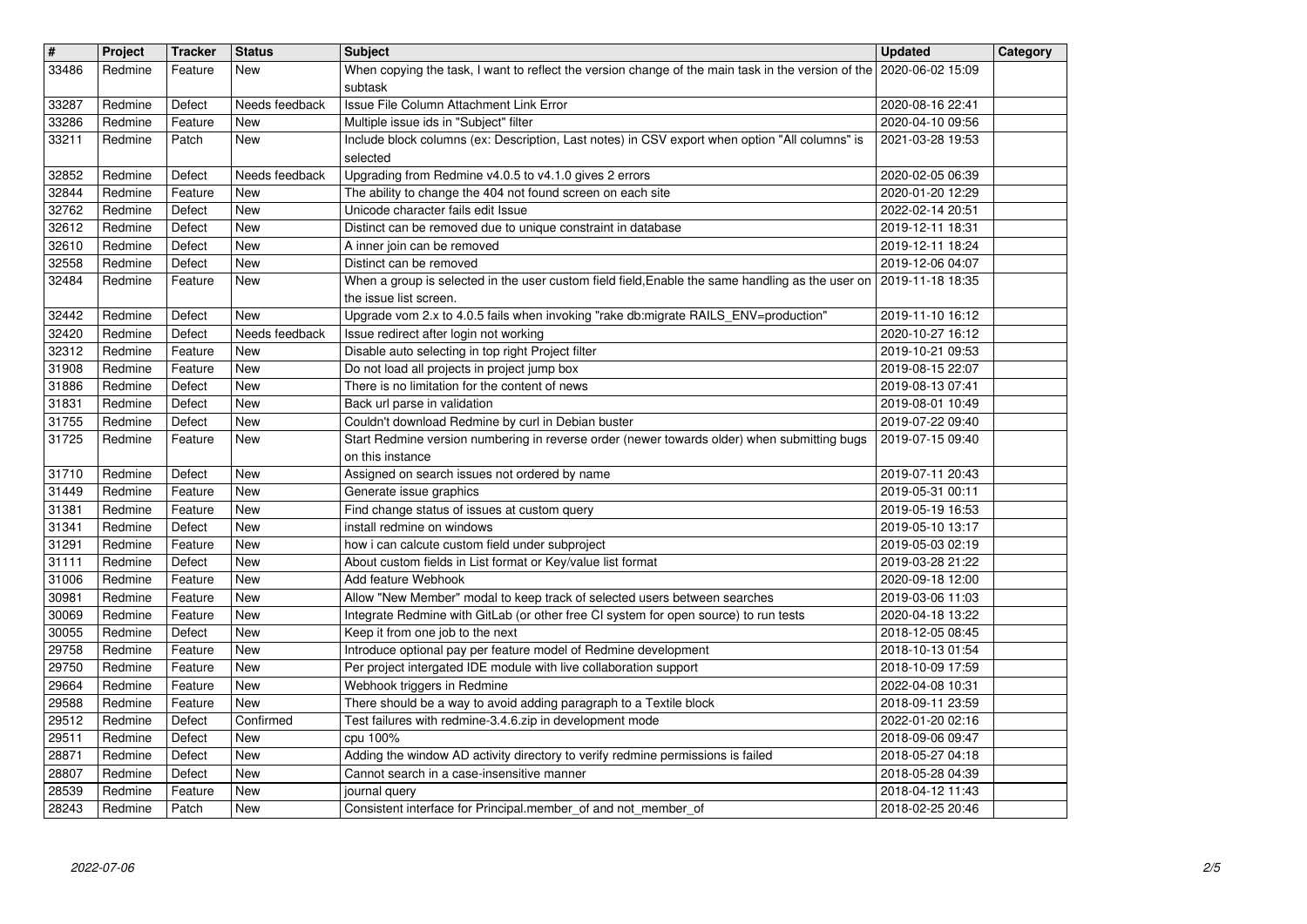| $\overline{\mathbf{H}}$ | Project            | <b>Tracker</b>     | <b>Status</b>            | <b>Subject</b>                                                                                                                                  | <b>Updated</b>                       | Category |
|-------------------------|--------------------|--------------------|--------------------------|-------------------------------------------------------------------------------------------------------------------------------------------------|--------------------------------------|----------|
| 28127                   | Redmine            | Defect             | <b>New</b>               | It is impossible to filter the trackers by project in the XML/REST-API                                                                          | 2019-03-27 00:28                     |          |
| 28111<br>28105          | Redmine<br>Redmine | Defect<br>Feature  | <b>New</b><br><b>New</b> | Redmine Permissions - option to combine "Non member" role with others<br>Portfolio managment                                                    | 2018-01-31 11:58<br>2018-02-27 13:01 |          |
| 28078                   | Redmine            | Defect             | <b>New</b>               | Workflows inconsistencies when removing "add/edit issue" permission to a role which already                                                     | 2018-01-25 18:14                     |          |
|                         |                    |                    |                          | has a workflow defined                                                                                                                          |                                      |          |
| 28069<br>28008          | Redmine<br>Redmine | Defect<br>Feature  | <b>New</b><br>New        | Queries 403 error if query author is not in the roles list<br>Easier way to put a hyperlink to a network folder in the comments                 | 2018-01-25 10:44<br>2018-01-17 21:01 |          |
| 27990                   | Redmine            | Defect             | New                      | Roadmap Issues null on selection of version custom field                                                                                        | 2018-02-04 15:40                     |          |
| 27902                   | Redmine            | Defect             | New                      | Overview page is very slow for private projects with large number of members                                                                    | 2020-08-21 09:50                     |          |
| 27693<br>27381          | Redmine<br>Redmine | Defect<br>Feature  | <b>New</b><br>New        | In queries, operator "Any" should be "Not empty"<br>% Complete respond to status change in UI                                                   | 2017-12-27 17:07<br>2017-11-05 09:22 |          |
| 27199                   | Redmine            | Feature            | New                      | add log date to issue list filter                                                                                                               | 2017-10-16 09:23                     |          |
| 27126                   | Redmine            | Defect             | Needs feedback           | Breadcrumbs and Drop-down List corrupted                                                                                                        | 2017-12-01 13:30                     |          |
| 27067<br>26847          | Redmine<br>Redmine | Defect<br>Feature  | Needs feedback<br>New    | Missed task for redmine: plugins: test<br>implement an upgrade script                                                                           | 2017-09-25 05:44<br>2017-09-06 22:32 |          |
| 26685                   | Redmine            | Patch              | New                      | Check of child classes of all levels is added for Redmine::SubclassFactory::ClassMethods                                                        | 2017-08-14 17:01                     |          |
| 26521                   | Redmine            | Feature            | Needs feedback           | Identify over-allocated resource                                                                                                                | 2019-09-03 09:02                     |          |
| 26508<br>26105          | Redmine<br>Redmine | Defect<br>Feature  | Needs feedback<br>New    | excel have wrong column name at custom field<br>Update Redmine Brand                                                                            | 2017-08-23 09:43<br>2017-06-06 18:29 |          |
| 25747                   | Redmine            | Feature            | New                      | Spent time - CUSTOM fields - edit permission - WEB UI vs. API access                                                                            | 2019-05-14 22:05                     |          |
| 25647<br>25561          | Redmine<br>Redmine | Feature<br>Feature | New<br>Reopened          | Max Character Length of Fields e.g. Roles, etc.<br>Issues are not tasks: please split them                                                      | 2017-04-20 11:42<br>2017-04-10 13:16 |          |
| 25383                   | Redmine            | Feature            | New                      | A feature to add (signature / date)                                                                                                             | 2017-04-19 17:22                     |          |
| 25342                   | Redmine            | Defect             | Needs feedback           | ActionView::Template::Error (undefined method `accessor' for<br># <activerecord::type::value:0xa91ee78>):</activerecord::type::value:0xa91ee78> | 2018-09-07 22:10                     |          |
| 25222                   | Redmine            | Defect             | Needs feedback           | 404 error when visiting project's repository tab without a main repository                                                                      | 2017-02-28 21:09                     |          |
| 25141                   | Redmine            | Defect             | New                      | Changing the scope and resetting the position of an acts_as_positioned object inserts it at the<br>one-before-last position                     | 2017-02-21 16:46                     |          |
| 25082                   | Redmine            | Feature            | <b>New</b>               | Make issue totals checkbox visible per custom field                                                                                             | 2017-02-15 16:11                     |          |
| 25010                   | Redmine            | Feature            | <b>New</b>               | Assign ticket to role instead of group                                                                                                          | 2017-02-06 10:58                     |          |
| 24477<br>24426          | Redmine<br>Redmine | Feature<br>Defect  | New<br>New               | CSV export feature for thousand of issues<br>sqlserver2014:chang issues parentld success but view is wrong                                      | 2016-11-28 19:50<br>2016-11-24 07:47 |          |
| 24152                   | Redmine            | Feature            | New                      | Locale independent number settings                                                                                                              | 2017-03-02 18:51                     |          |
| 23889<br>23595          | Redmine<br>Redmine | Feature<br>Feature | New<br>New               | Assign ticket (SCRUM bug, issue etc.) to multiple projects<br>Check for Redmine new version                                                     | 2016-09-22 09:00<br>2016-08-16 16:08 |          |
| 23581                   | Redmine            | Feature            | New                      | Query class inheritance                                                                                                                         | 2016-08-12 17:21                     |          |
| 23131                   | Redmine            | Feature            | Reopened                 | Plugin load order defined by inter-plugin dependencies                                                                                          | 2016-10-20 10:26                     |          |
| 22173<br>21958          | Redmine<br>Redmine | Feature<br>Feature | New<br>New               | xls export with issue URL<br>Automatical reverse links to wiki/forums from issues                                                               | 2016-03-15 03:47<br>2016-02-05 08:06 |          |
| 21783                   | Redmine            | Feature            | New                      | Custom reports from SQL query                                                                                                                   | 2016-01-22 07:01                     |          |
| 21770<br>$\sqrt{21550}$ | Redmine<br>Redmine | Defect<br>Patch    | New<br>Needs feedback    | Preview does not work on non-ascii data input<br>New option in html redmine link parsing - attachments                                          | 2016-01-21 09:49<br>2016-01-15 07:58 |          |
| 20547                   | Redmine            | Defect             | New                      | Exporting CSV with multiple tabs open can export wrong view                                                                                     | 2015-08-17 15:47                     |          |
|                         |                    |                    |                          |                                                                                                                                                 |                                      |          |
|                         |                    |                    |                          |                                                                                                                                                 |                                      |          |
|                         |                    |                    |                          |                                                                                                                                                 |                                      |          |
|                         |                    |                    |                          |                                                                                                                                                 |                                      |          |
|                         |                    |                    |                          |                                                                                                                                                 |                                      |          |
|                         |                    |                    |                          |                                                                                                                                                 |                                      |          |
|                         |                    |                    |                          |                                                                                                                                                 |                                      |          |
|                         |                    |                    |                          |                                                                                                                                                 |                                      |          |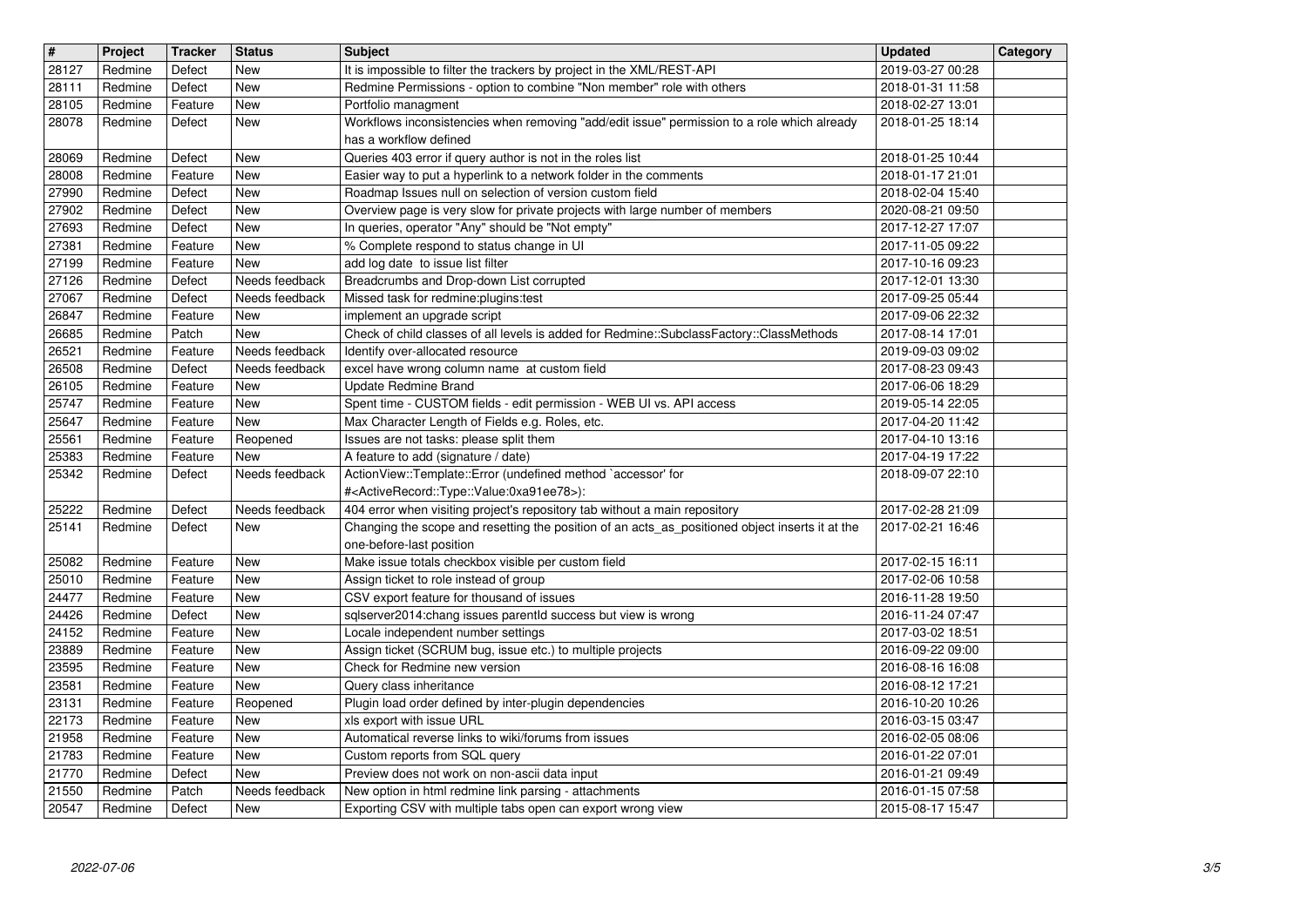| $\overline{\mathbf{H}}$ | Project            | <b>Tracker</b>     | <b>Status</b>                    | <b>Subject</b>                                                                                                               | <b>Updated</b>                       | Category |
|-------------------------|--------------------|--------------------|----------------------------------|------------------------------------------------------------------------------------------------------------------------------|--------------------------------------|----------|
| 20482<br>20153          | Redmine<br>Redmine | Feature<br>Defect  | Needs feedback<br>Needs feedback | Super admin with more than one admin<br>Ajax indicator ajaxComplete/ajaxStop do not fire at (document).ready                 | 2015-09-04 04:00<br>2015-07-22 01:59 |          |
| 20124                   | Redmine<br>Redmine | Patch              | New<br>Needs feedback            | Query option, The sql for field to allow groups option.<br>A test fail when running it with PostgreSQL                       | 2016-02-18 15:17                     |          |
| 20042<br>19850          | Redmine            | Defect<br>Feature  | New                              | Quote multiple comments                                                                                                      | 2021-01-18 09:00<br>2015-05-15 10:18 |          |
| 19629<br>19174          | Redmine<br>Redmine | Feature<br>Defect  | <b>New</b><br>Needs feedback     | Flags in Issue list<br>db migrate error from old version to 2.6                                                              | 2015-04-15 12:25<br>2015-03-26 11:41 |          |
| 18914                   | Redmine            | Defect             | <b>New</b>                       | Slow rendering pages with many small macros                                                                                  | 2015-01-23 00:37                     |          |
| 18677                   | Redmine            | Feature            | <b>New</b>                       | <b>Planning module</b>                                                                                                       | 2014-12-18 09:40                     |          |
| 18618<br>18342          | Redmine<br>Redmine | Feature<br>Feature | <b>New</b><br><b>New</b>         | watch users by managers<br>Enhanced issue filter                                                                             | 2015-04-14 19:24<br>2015-04-10 20:21 |          |
| 18325                   | Redmine            | Feature            | <b>New</b>                       | Request approval                                                                                                             | 2018-03-15 00:43                     |          |
| 18220<br>18201          | Redmine<br>Redmine | Feature<br>Defect  | <b>New</b><br><b>New</b>         | Allow Redmine to run as a Rails Engine<br>Internal server error (500): invalid byte sequence in UTF-8                        | 2014-12-09 15:17<br>2014-11-05 10:10 |          |
| 17844                   | Redmine            | Feature            | <b>New</b>                       | A help intercept or better options                                                                                           | 2014-09-12 08:01                     |          |
| 17770                   | Redmine            | Defect             | New                              | very simple fix: that causes many sites to break, and much confusion - incorrect use of .js<br>suffix                        | 2017-12-03 19:24                     |          |
| 17743                   | Redmine            | Feature            | <b>New</b>                       | Export a project as static HTML                                                                                              | 2022-01-27 11:47                     |          |
| 17689<br>17520          | Redmine<br>Redmine | Feature<br>Defect  | New<br><b>New</b>                | De-List or cleraly mark commercial plugins<br>When I edit a saved Query I lose my project focus                              | 2014-08-28 11:06<br>2014-08-19 05:55 |          |
| 16314                   | Redmine            | Patch              | New                              | Redirect back is overheated                                                                                                  | 2014-04-04 10:05                     |          |
| 16299<br>16101          | Redmine<br>Redmine | Defect<br>Feature  | Needs feedback<br><b>New</b>     | Custom Issue field is not saved while issue is created<br>Sticky filters for all queries in project                          | 2015-07-01 19:55<br>2014-02-14 16:28 |          |
| 15544                   | Redmine            | Feature            | <b>New</b>                       | Queries: Issues with "RegEx"                                                                                                 | 2013-11-26 12:48                     |          |
| 15390<br>15019          | Redmine<br>Redmine | Patch<br>Feature   | <b>New</b><br><b>New</b>         | Simple Redmine Sub-directory Support<br>Reusable custom queries                                                              | 2013-11-19 05:27<br>2013-10-01 14:00 |          |
| 14936                   | Redmine            | Feature            | <b>New</b>                       | Use a stable and modifiable data structure for jsToolbar elements                                                            | 2013-10-27 14:38                     |          |
| 14860<br>14706          | Redmine<br>Redmine | Feature<br>Defect  | <b>New</b><br><b>New</b>         | Automatic local export .csv file<br>Sometimes pages are slow                                                                 | 2013-09-21 15:14<br>2013-08-20 11:23 |          |
| 14392                   | Redmine            | Feature            | <b>New</b>                       | html5 desktop notification for (watched) events if logged in                                                                 | 2013-07-09 04:16                     |          |
| 14322<br>14259          | Redmine<br>Redmine | Feature<br>Defect  | <b>New</b><br><b>New</b>         | Excel Export as XML (instead of csv) to support export of fields containing NewLines<br>sub project show position problem    | 2013-06-29 08:44<br>2013-06-15 18:15 |          |
| 14203                   | Redmine            | Defect             | <b>New</b>                       | Add support for the 'notes://' protocol handler                                                                              | 2013-10-14 11:54                     |          |
| 13834<br>13824          | Redmine<br>Redmine | Feature<br>Feature | <b>New</b><br><b>New</b>         | Can we change the jquery file with other versions<br>Project identifier for greek + cyrillic glyphs                          | 2013-04-30 07:18<br>2013-04-22 18:20 |          |
| 13635                   | Redmine            | Feature            | New                              | Filtering issues by comparing two custom fields against each other                                                           | 2013-04-01 09:57                     |          |
| 13533<br>13524          | Redmine<br>Redmine | Feature<br>Feature | <b>New</b><br><b>New</b>         | Concept for controlling visibility of users<br>Graphic selection for main header through settings page                       | 2015-02-26 12:46<br>2013-03-20 18:42 |          |
| 13484                   | Redmine            | Defect             | New                              | restricted access folder in a redmine project                                                                                | 2013-03-15 13:49                     |          |
| 13334<br>13290          | Redmine<br>Redmine | Feature<br>Defect  | New<br>New                       | Custom Fields mod. before commit to db<br>Internal Error instead login screen when anonymous user is redirected to wiki page | 2013-03-01 19:16<br>2013-02-26 10:26 |          |
| 13189                   | Redmine            | Defect             | New                              | Redmine version in trunk should be based on next major release                                                               | 2013-03-11 20:26                     |          |
|                         |                    |                    |                                  |                                                                                                                              |                                      |          |
|                         |                    |                    |                                  |                                                                                                                              |                                      |          |
|                         |                    |                    |                                  |                                                                                                                              |                                      |          |
|                         |                    |                    |                                  |                                                                                                                              |                                      |          |
|                         |                    |                    |                                  |                                                                                                                              |                                      |          |
|                         |                    |                    |                                  |                                                                                                                              |                                      |          |
|                         |                    |                    |                                  |                                                                                                                              |                                      |          |